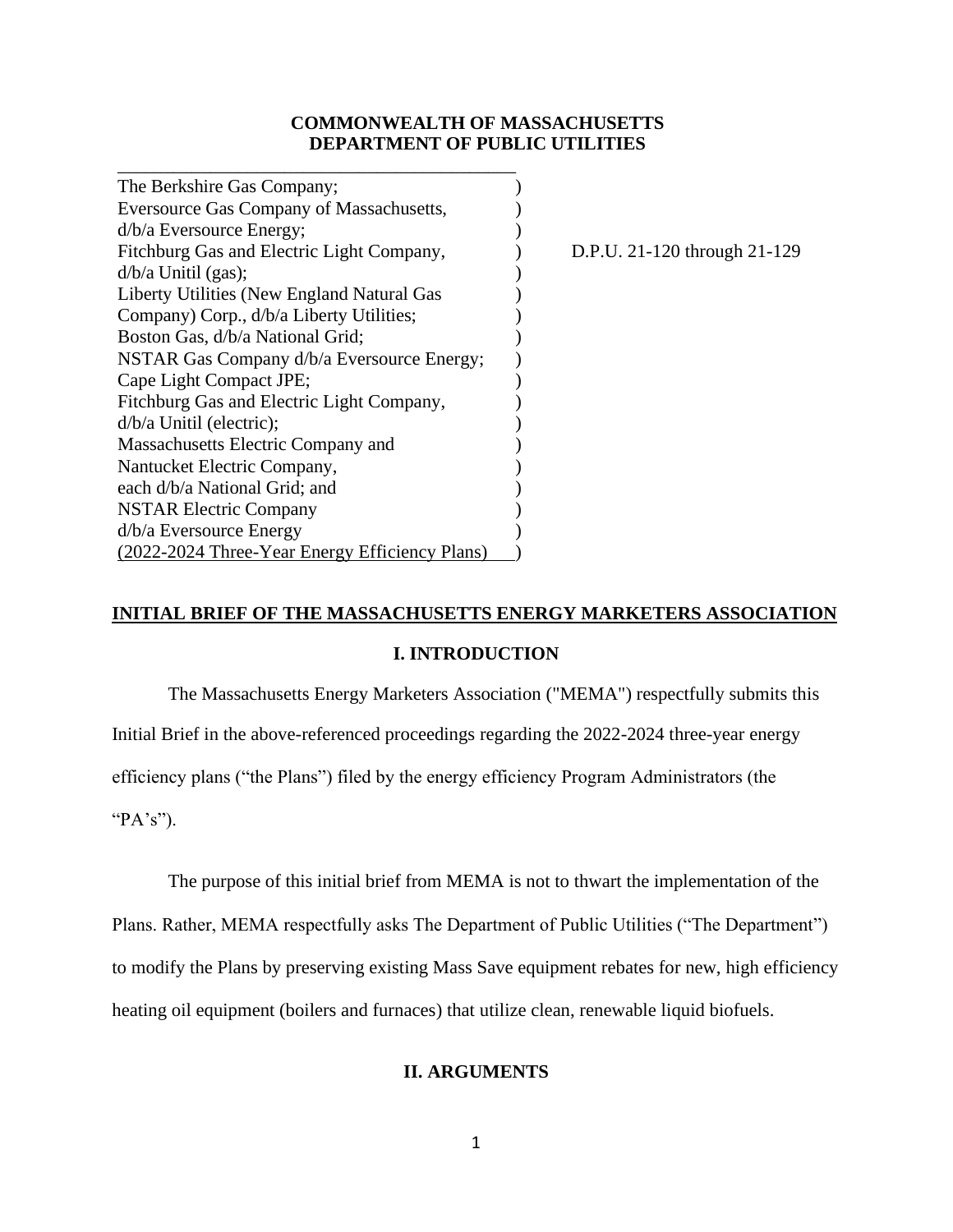## **1. Heat Pumps Will Not Fully Replace Fossil-Fueled Heating Systems in the Next Three Years**

The 2022-2024 Term Sheet sets partial replacement "Heat Pump Goals" for residential electric customers using fossil fuel equipment at 31,953, and for low-income eligible electric customers, a goal of 3,598 partial replacements<sup>1</sup>. This indicates that  $35,191$  residential electric customers will still use a fossil-fueled heating system in their homes, at a minimum, by the end of the Plans' three-year term.

As discussed at length in MEMA's written testimony, multiple studies on heat pump utilization in the winter weather indicate that residents in the Commonwealth will primarily rely on their fossil-fueled heating systems, not heat pumps, during the winter.<sup>2</sup> Specifically, MEMA filed testimony from Ray Albrecht explaining in detail how "three of the studies (Cadmus VT/Cadmus MA and RI/ISO New England) looked at power consumption among large populations of heat pumps. They showed that homeowners were, on average, using their heat pumps for less than half of the potential winter hours of operation."<sup>3</sup> The Mass Save website echoes this sentiment, saying that Mass Save does not "recommend fully replacing existing central heating systems with heat pump equipment."<sup>4</sup>

Plainly, fossil-fueled heating systems will continue to play a role in the Commonwealth, providing residential heating for thousands, including those who have installed heat pumps. When evaluating the Plans, The Department should focus on how residents of the Commonwealth will actually heat their homes in practice, rather than in theory, and consider that

<sup>3</sup> <u>Id.</u>

<sup>&</sup>lt;sup>1</sup> Exhibit Eversource Energy-1, Appendix M

<sup>2</sup> MEMA-RJA pg. 6.

<sup>&</sup>lt;sup>4</sup> <u>Id.</u>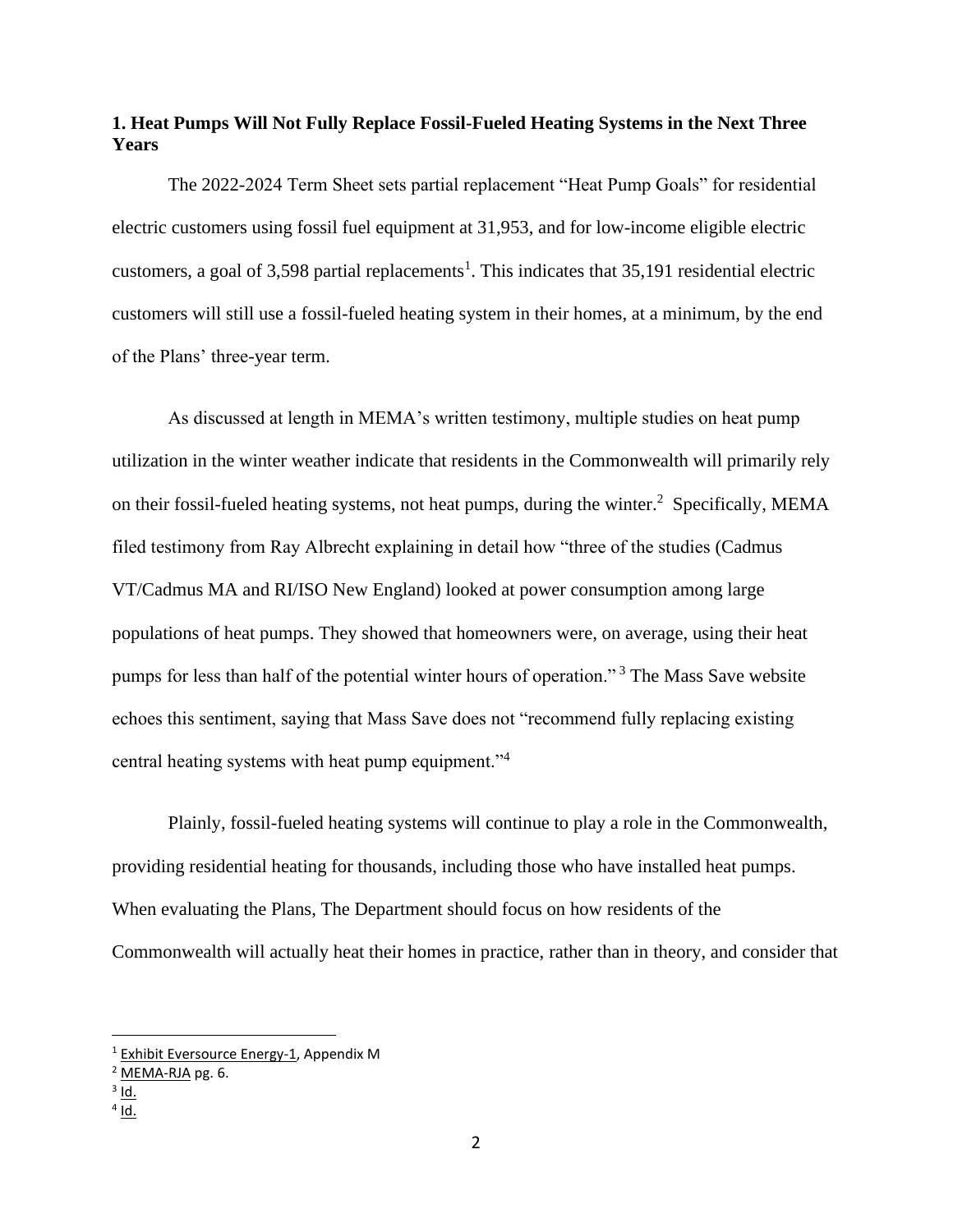home heating oil will remain an integral component of home heating in Massachusetts for the

foreseeable future.

# **2. The Plans Should Emphasize Immediate Greenhouse Gas Reduction and Demand Reduction as Much as Possible**

As provided in MEMA testimony submitted by Matthew Herman:

*"Simply put, reducing carbon emissions now, is more valuable than reducing the same amount of emissions later. This is because earlier reductions limit the long-term climate impact caused by the accumulation of greenhouse gases. This significant and often overlooked principal is frequently absent from policy discussions, which, for example treat a reduction of CO2 in 2021 with the same weight as a reduction in 2050. This is simply not accurate and skews the market to seek low-technology readiness options which may not be deployed for years or decades, if ever at all."<sup>5</sup>*

On July 15, 2021, Secretary Kathleen Theoharides with the Commonwealths' Executive

Office of Energy & Environmental Affairs issued a letter to the Energy Efficiency Advisory

Council and the Program Administrators (PAs), titled "Greenhouse Gas Emissions Reductions

Goal for Mass Save." Her letter caused the EEAC and the PAs to redesign the 2022-2024 Mass

Save program in order to meet aggressive Greenhouse Gas ("GHG") goals set by the Climate

Act of 2021. The purpose of the 2022-2024 plan is to reduce GHG along with "energy and

demand reductions."

Secretary Theoharides letter states that "Section 106 of the Climate Act requires me to establish the first goal for the Mass Save Energy Efficiency Plans no later than July 15, 2021." She further states, "By this letter, I set the following GHG emissions reduction goals for the 2022-2024 Energy Efficiency Plans, which are currently being reviewed by the Energy Efficiency Advisory Council."

<sup>&</sup>lt;sup>5</sup> MEMA-MH, pg. 2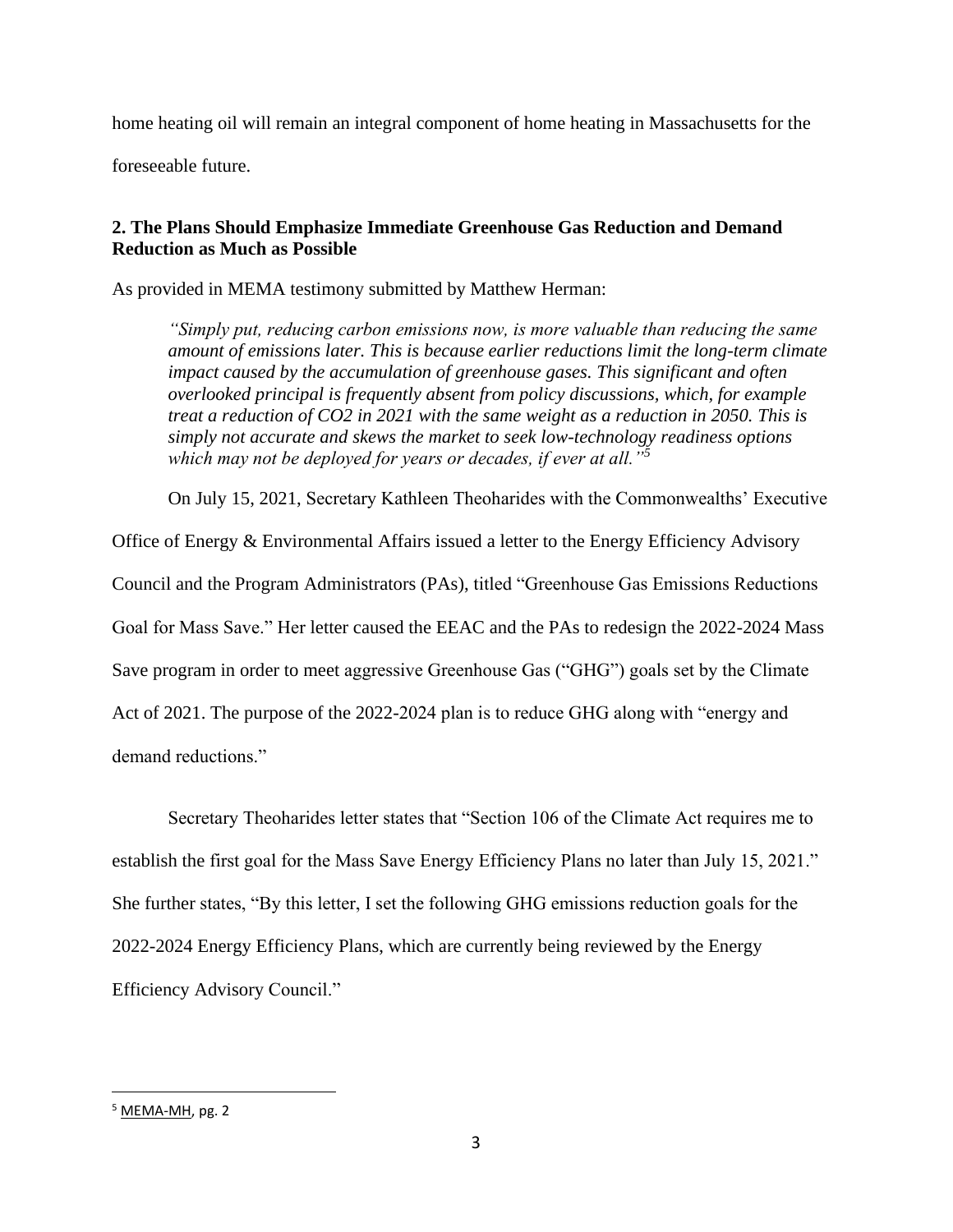If GHG reduction and demand reduction are part of the Plans' mandate, the Department should use every tool at its disposal to accomplish these goals. Fossil-fueled heating systems will remain in use in thousands of homes in the Commonwealth, particularly during the winter. Accordingly, it stands to reason that the Plans should incorporate measures that would achieve GHG reduction and demand reduction in these homes. The Department can help accomplish these important goals by preserving rebates that would allow thousands of residents to upgrade their existing systems with newer, high-efficiency boilers and furnaces utilizing renewable biofuels.

### **3. Biofuel and Other Low Carbon Fuels Could Reduce GHG and Grid Demand**

As discussed above, Secretary Theoharides' letter makes clear that GHG reduction is a goal for these three-year plans. In their response to AG-Common 1-13, the PA's acknowledge that they "are committed to meeting their obligation to implement all cost effective energy efficiency that collectively will meet or exceed the Commonwealth's greenhouse gas ("GHG") emissions reduction goals, as reflected in the 2022-2024 Plan" and that "the path to decarbonization includes energy efficiency, electrification and low-carbon fuels."<sup>6</sup>

During the evidentiary hearings, the PAs also acknowledged that biofuel is considered a "low carbon fuel,"<sup>7</sup> a tool that the PAs themselves termed a part of the "path to" decarbonization."<sup>8</sup> Despite that, however, the PAs stated that biofuel is "not something we would

<sup>6</sup> AG-Common 1-13

 $7$  DPU 21-120 through 21-129, pg. 458.

<sup>8</sup> AG- Common 1-13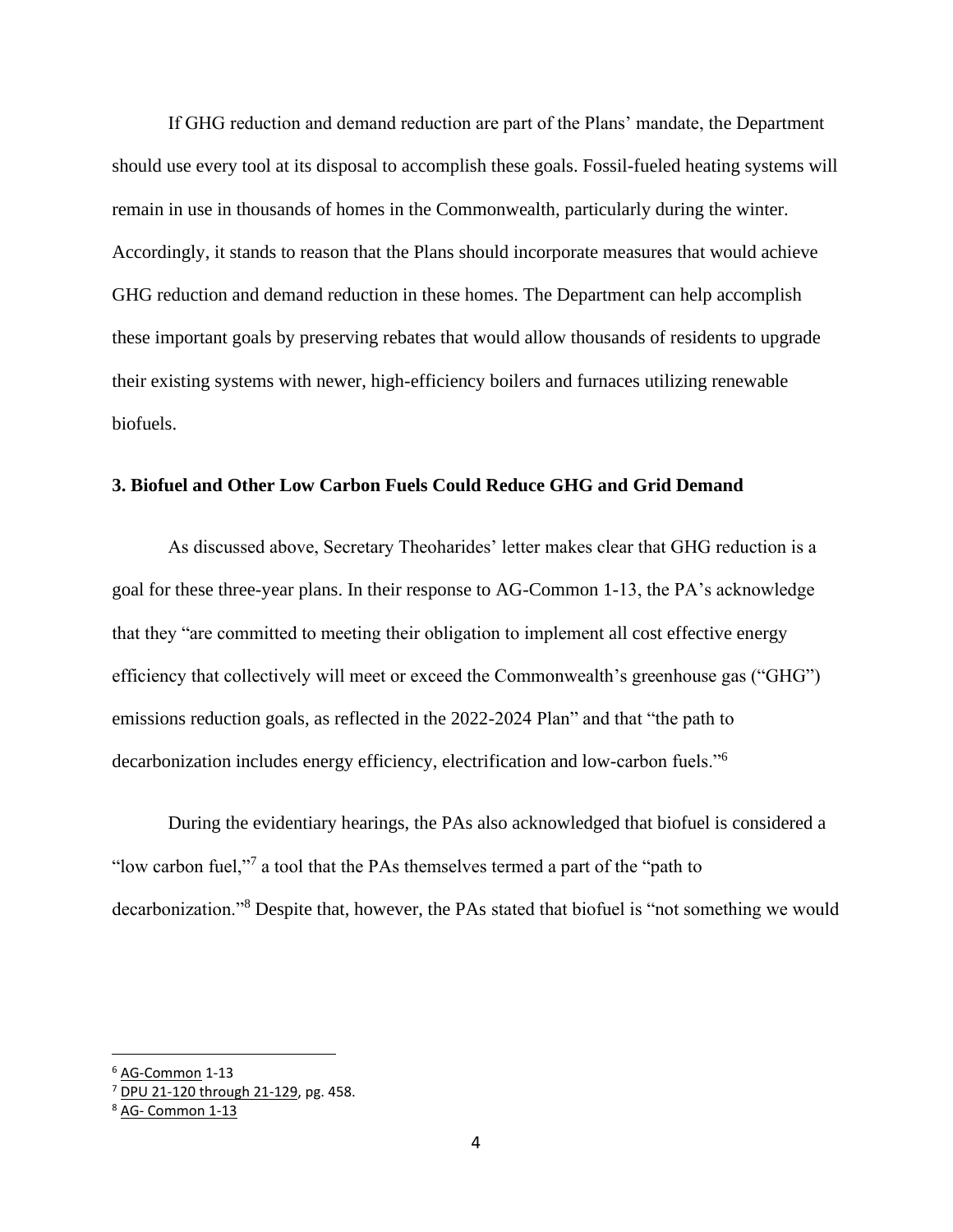support through the energy efficiency programs."<sup>9</sup> This position appears to be at odds with the purpose of the Plans.

As a low carbon fuel, the Commonwealth is already using biofuel to reduce GHG. MEMA testimony filed by Michael Ferrante provides that:

*"In Massachusetts, the MA DOER's Alternative Energy Portfolio Standard program (APS) has been successful in helping to incentivize biofuel blends in heating oil. Over a two-year period, following the implementation of the APS program in January 2018, the program has seen retail distributor participation grow from a handful of companies to seventy-eight companies today across the Commonwealth. To date, forty-six million gallons of heating oil have been displaced through the APS program. Each gallon of biodiesel that displaces heating oil reduces greenhouse gas emissions by roughly 19.598 lbs. of CO2e."<sup>10</sup>*

Further, as raised in MEMA's written testimony, Governor Baker's Administration recognized the GHG reduction value of biofuel in an Executive Order issued just months ago.<sup>11</sup> Executive Order Number 594, issued in April of 2021, demonstrates that the mandated use of biofuels in state buildings using heating oil and government fleets using diesel fuel helps reduce greenhouse gas emissions in Massachusetts.<sup>12</sup>

Governor Baker's recent Executive Order, DOER's APS Program, and even the PAs themselves acknowledge the benefits of biofuels in reducing GHG. Accordingly, MEMA respectfully urges the Department to keep Mass Save programs in place that will prioritize the use of this important tool during the next three years.

### **4. Eliminating Boiler and Furnace Rebates Ignores the Heightened Costs of Heat Pumps**

<sup>9</sup> DPU 21-120 through 21-129, pg. 458.

 $10$  MEMA – MF, pg. 3.

 $11$  Id.

 $12$  Id.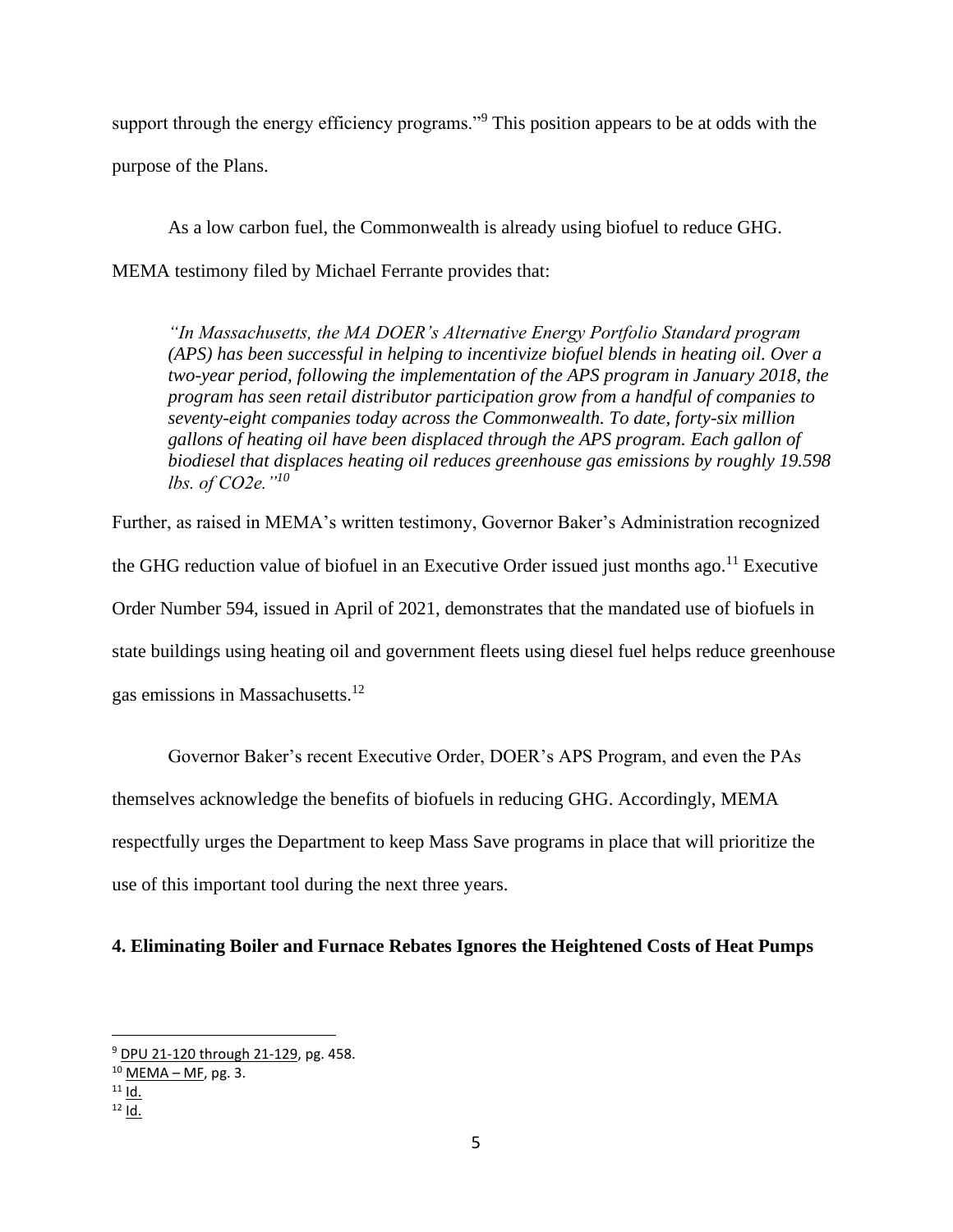As discussed in evidentiary hearings, basic service electric rates have risen amidst deliberations at the DPU regarding the 3-year plan.<sup>13</sup> Eversource anticipates a  $23\%$ -25% base rate increase for residential users next month.<sup>14</sup> Additionally, earlier this month ISO New England warned that there is a heightened risk of power outages this winter due to electric supply constraints.<sup>15</sup> When asked about these issues during evidentiary hearings, the PAs stated that neither issue provides sufficient reason to alter the proposed Plans.<sup>16</sup> Despite this, MEMA believes that these cost concerns should be a consideration for the Department when evaluating the PAs proposals.

Beyond the cost of operating a heat pump as electricity costs rise, heat pump installation cost is prohibitively expensive for many, if not most residents, in the Commonwealth. Recent case studies conducted by Diversified Energy Specialists (DES) on residential heat pump rebate programs in Massachusetts and New York indicate that the cost to install residential heat pumps in existing homes with median square footage (1,764 to 1,912 square feet) ranges from \$17,260 to \$22,843.<sup>17</sup>

The overall cost of a heat pump, from installation through operation, must be a factor in the Department's appraisal of the PAs proposed Plans. To accomplish the Commonwealth's energy efficiency goals, it is imperative that the Department keeps in mind how consumers in the Commonwealth will react to these high costs and recognize that residential heat pumps are not an economically feasible solution in many cases.

<sup>13</sup> DPU 21-120 through 21-129, pg. 424-426.

 $14$  Id.

 $15$  Id.

 $16$  Id.

 $17$  MEMA – MF, pg. 6.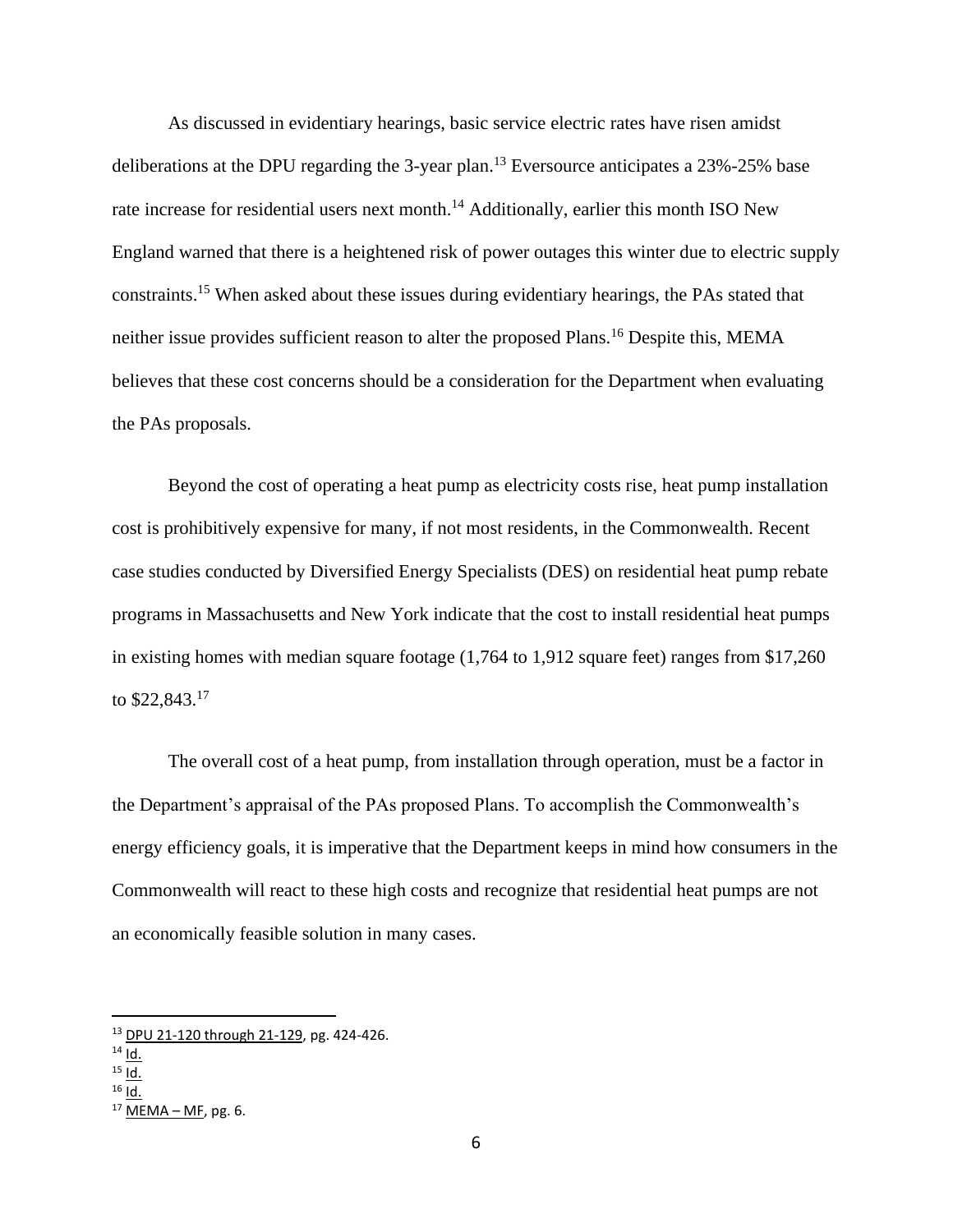**5. Overreliance on Heat Pumps as a Panacea is Particularly Harmful to Low-Income and Environmental Justice Community Residents**

Low-income households and those living in Environmental Justice ("EJ") communities will be especially hard-hit by the costs associated with installing heat pumps and the inevitable increase in electricity rates.

EJ policy requires that "energy benefits" are defined as "access to funding, training, renewable or alternative energy, energy efficiency, or other beneficial resources disbursed by EEA, its agencies and its offices."<sup>18</sup> Removing access to Mass Save rebates for heating oil equipment for EJ communities violates this policy.

As acknowledged by the PAs, there cannot be a "one size fits all" approach to energy efficiency in the Commonwealth. In their pre-filed testimony on DPU 21-129, NSTAR Electric Company d/b/a Eversource Energy ("Eversource") stated, "customers throughout the Commonwealth are remarkably diverse – they have different economic considerations, priorities, and levels of income; they have different views on public policies and approaches; they face different barriers; they live in cities, suburbs, and rural communities; they may own a primary residence, a second home, or rent."<sup>19</sup> Eversource stated further:

*"energy decisions are complex, and customers weigh factors differently. Some customers favor tried and true systems and technologies, while others are early adopters of cuttingedge technologies. Some customers favor online or technology-based experiences, and others prefer personal relationships. Some customers prioritize environmental benefits, some prioritize economic considerations, and some prioritize convenience and comfort. Some customers may prefer all-electric energy options, especially as renewable energy generation sources increase, while others may only be concerned with costs."<sup>20</sup>*

 $18$  Id.

<sup>&</sup>lt;sup>19</sup> Exhibit Eversource Energy  $-$  2, pg. 19.

 $20$  Id.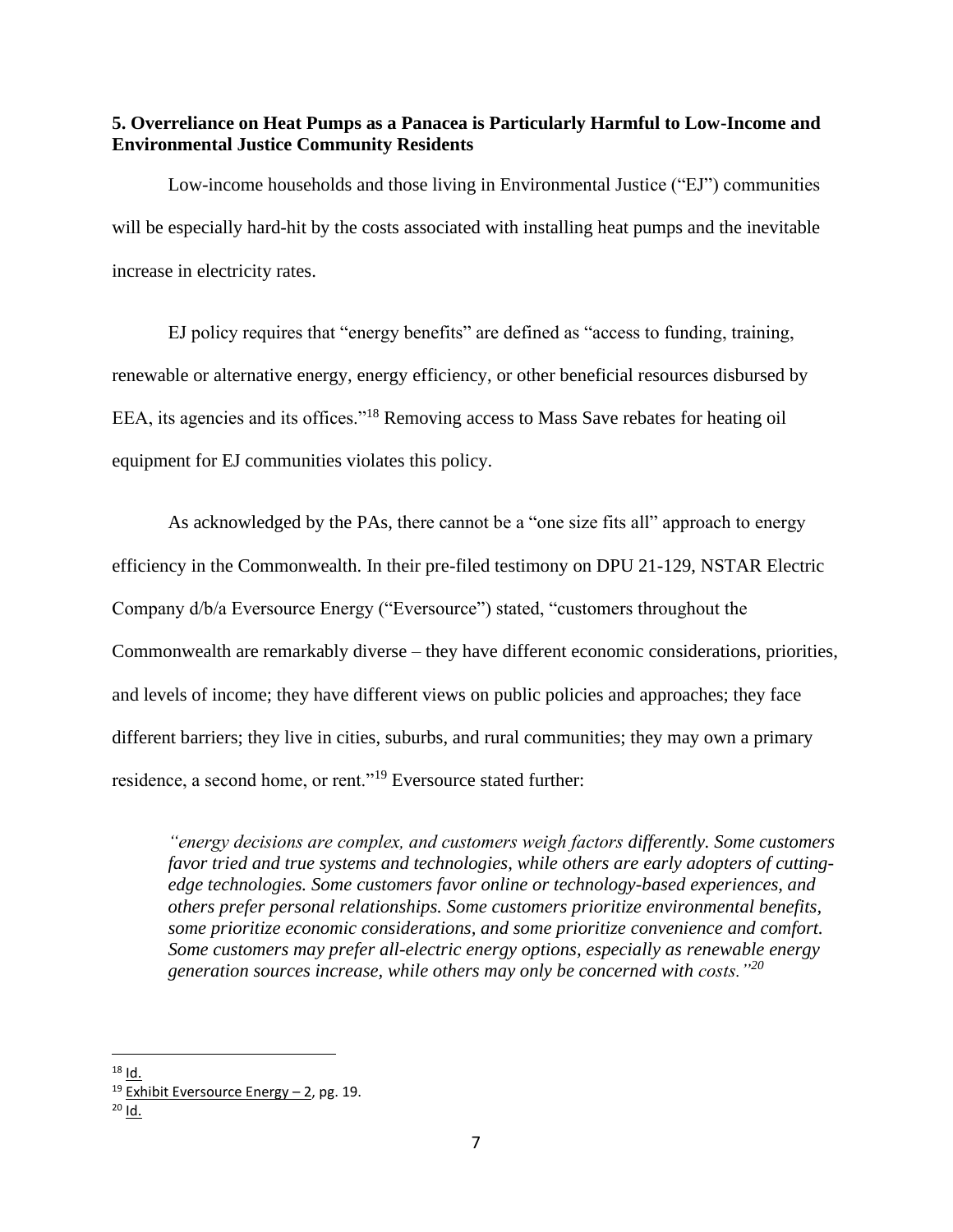MEMA agrees with these statements from Eversource. These statements support MEMA's position that the Plans should be modified to include existing financial support from the Mass Save program to heating oil customers seeking to upgrade their current heating equipment with newer oil-fired systems that utilize renewable, low carbon liquid biofuel. Doing otherwise would ignore the acute impact that the current iteration of the Plans would have on low-income residents and residents of EJ communities.

#### **III. CONCLUSION**

MEMA requests that The Department preserve existing Mass Save rebates for new, high efficiency heating oil equipment (boilers and furnaces) that utilize clean, renewable liquid biofuels in the Plans for the following reasons:

- Heating oil equipment will remain in use in thousands of Massachusetts homes, even in most homes using heating oil that have installed a heat pump;
- The Plans should focus on reducing GHG and demand reduction as much as possible in the immediate term, which should include a realistic appraisal of how many residents will continue to use heating oil systems over heat pumps in the winter months;
- As recognized by Governor Baker's Administration and the PAs, biofuel is a low carbon fuel that can assist in reducing GHG and demand in the next three years and, therefore, the use of biofuels should be incentivized in the Plans;
- Prioritizing heat pumps while eliminating existing Mass Save rebates for high efficiency heating oil equipment will drive up costs for residents in the Commonwealth; and

8